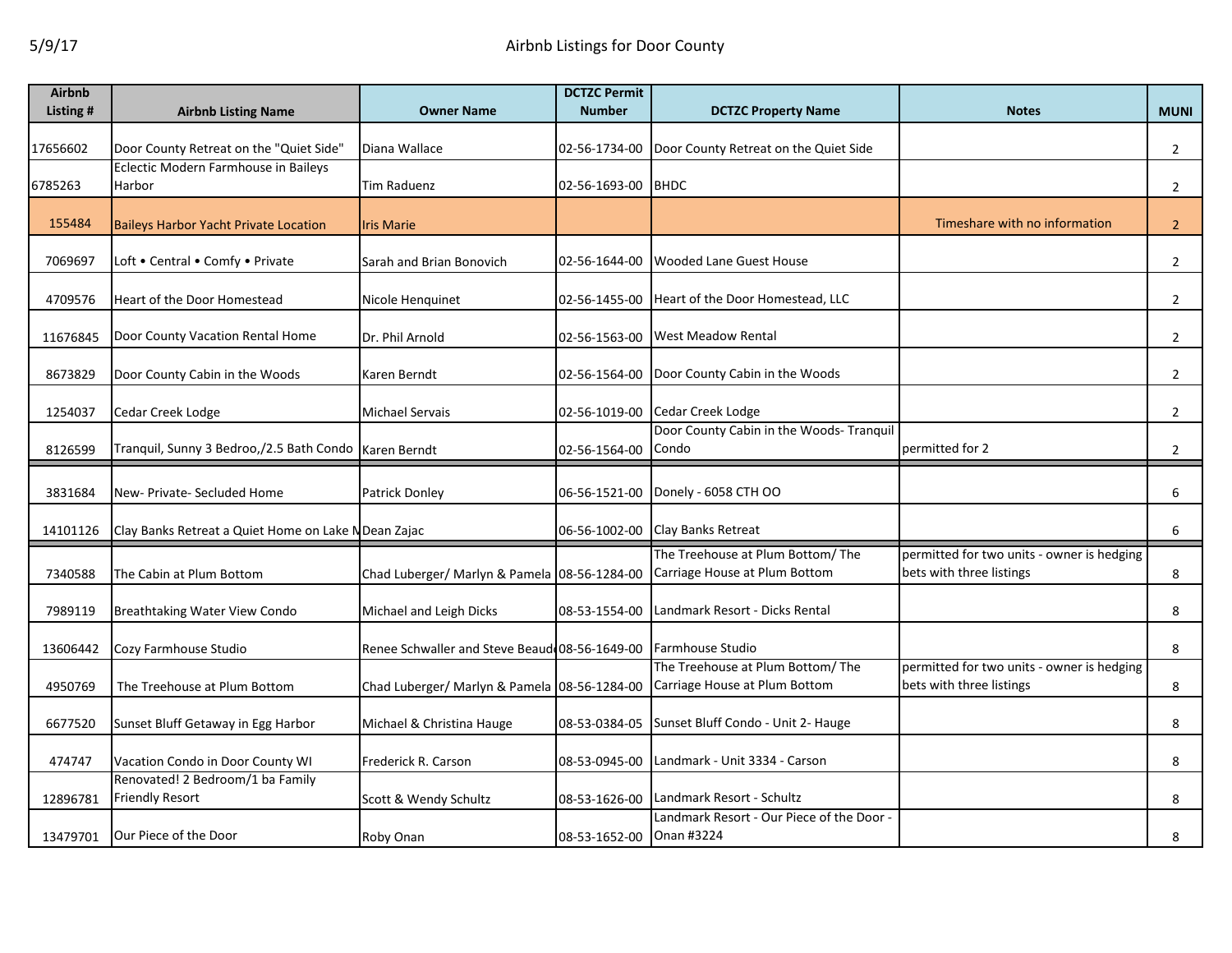|          | Gorgeous Waterview 2 Bedroom 1 Bath        |                                                    |               | Landmark Resort-Unit 307- Island Winds  |                                            |   |
|----------|--------------------------------------------|----------------------------------------------------|---------------|-----------------------------------------|--------------------------------------------|---|
| 14613779 | Condo!                                     | Island Winds LLC - Kristin Van Dris: 08-53-1671-00 |               | LLC                                     |                                            | 8 |
|          |                                            |                                                    |               |                                         |                                            |   |
| 16662817 | Cottage on the Bay                         | Elizabeth & Mario Bernardi                         | 08-56-0841-00 | Cottage on the Bay - Bernardi           |                                            | 8 |
|          | Cozy 1 Bedroom 1 Bath Condo with           |                                                    |               | Landmark Resort - Units 1225 -1220 -    |                                            |   |
| 16213355 | Waterview!                                 | Christopher and Sara Spencer                       | 08-53-1686-00 | Spencer                                 | permitted for 2                            | 8 |
|          |                                            |                                                    |               | Landmark Resort - Units 1225 -1220 -    |                                            |   |
| 16462773 | Relaxing 1 Bedroom 1 Bathroom Condo        | Christopher and Sara Spencer                       | 08-53-1686-00 | Spencer                                 | permitted for 2                            | 8 |
|          |                                            |                                                    |               | Landmark Resort- Beautiful Water View   |                                            |   |
| 1595111  | <b>Beautiful Waterview Condo</b>           | Kathlyn Geracie                                    | 08-53-1689-00 | Condo                                   |                                            | 8 |
|          |                                            |                                                    |               | Landmark Resort Unit 2317 - Leaf House  |                                            |   |
| 16751564 | Leaf House Door County                     | Sean and Cami Wright                               | 08-53-1699-00 | Door County                             |                                            | 8 |
|          |                                            |                                                    |               |                                         |                                            |   |
| 17281207 | Accessible 1 Bed 1 Bath Condo              | Daniel and Linda Scott                             | 08-53-1685-00 | Landmark Resort - #4105 - Scott         |                                            | 8 |
|          | Relaxing Waterfront Door County Lake       |                                                    |               |                                         |                                            |   |
| 15399898 | House                                      | Brianne & Barry Tegel                              | 08-56-1707-00 | Door County Lake House Tegel            |                                            | 8 |
|          | Relaxing Nostalgic Log Home "Green Apple   |                                                    |               |                                         |                                            |   |
| 16987204 | Lodge"                                     | Patricia Culliton                                  | 08-56-1715-00 | Green Apple Lodge                       |                                            | 8 |
|          | Egg Harbor Cottage on the Waters of        |                                                    |               |                                         |                                            |   |
|          | 17748137 Green Bay                         | Patti Jo Hedeen                                    |               | 08-55-0302-00 Sunset on Bay Shore       |                                            | 8 |
|          |                                            |                                                    |               |                                         |                                            |   |
|          | 17527605 2 Bed 2 Bath Condo w/ Pool Access | Will Pflum                                         |               | 08-53-1684-00 Landmark Resort Pflum     |                                            | 8 |
|          |                                            |                                                    |               | The Treehouse at Plum Bottom/ The       | permitted for two units - owner is hedging |   |
| 8163799  | The Cottage at Plum Bottom                 | Chad Luberger/ Marlyn & Pamela 08-56-1284-00       |               | Carriage House at Plum Bottom           | bets with three listings                   | 8 |
|          | Remodeled 1 Bed 1 Bath ADA Condo w/        |                                                    |               | Landmark Resort - Door County Getaways- |                                            |   |
| 18286289 | Wood View                                  | <b>Brian Wiegland</b>                              | 08-53-1688-00 | Wiegand                                 | permitted for 4 units                      | 8 |
|          | Serene 1 Bed 1 Bath Condo w/ Woods         |                                                    |               | Landmark Resort - Door County Getaways- |                                            |   |
| 18287078 | View                                       | <b>Brian Wiegland</b>                              | 08-53-1688-00 | Wiegand                                 | permitted for 4 units                      | 8 |
|          | 1 Bed 1 Bath Condo Close to Pool and       |                                                    |               |                                         |                                            |   |
| 18324472 | Amenities                                  | Susan & Richard Geils                              | 08-53-1716-00 | Landmark Geils                          |                                            | 8 |
|          |                                            |                                                    |               | Awesome Sunset Condo - Ridgewood        |                                            |   |
| 17121280 | Awesome Sunset Condo                       |                                                    |               | Condo 5                                 |                                            | 9 |
|          |                                            | Christine Crowley                                  | 09-53-0549-00 |                                         |                                            |   |
| 13589290 | Egg Harbor Log Cabin                       |                                                    |               | Egg Harbor Log Cabin                    |                                            | 9 |
|          |                                            | Karen Berndt                                       | 09-56-1646-00 |                                         |                                            |   |
|          | Egg Harbor Bluffwood House                 | Claire & Frank Murphy                              |               | <b>Blluffwood House</b>                 |                                            |   |
| 13812976 |                                            |                                                    | 09-56-1232-00 |                                         |                                            | 9 |
| 7324007  | The Pink House                             |                                                    | 09-56-1545-00 | The Pink House                          |                                            | 9 |
|          |                                            | Sandra DeLegge                                     |               |                                         |                                            |   |
| 9602336  |                                            | <b>Kathy Navis</b>                                 |               | 09-53-1576-00 Sunset View Apartment     | permitted for 2                            | 9 |
|          | Downstown Sunset View Apartment            |                                                    |               |                                         |                                            |   |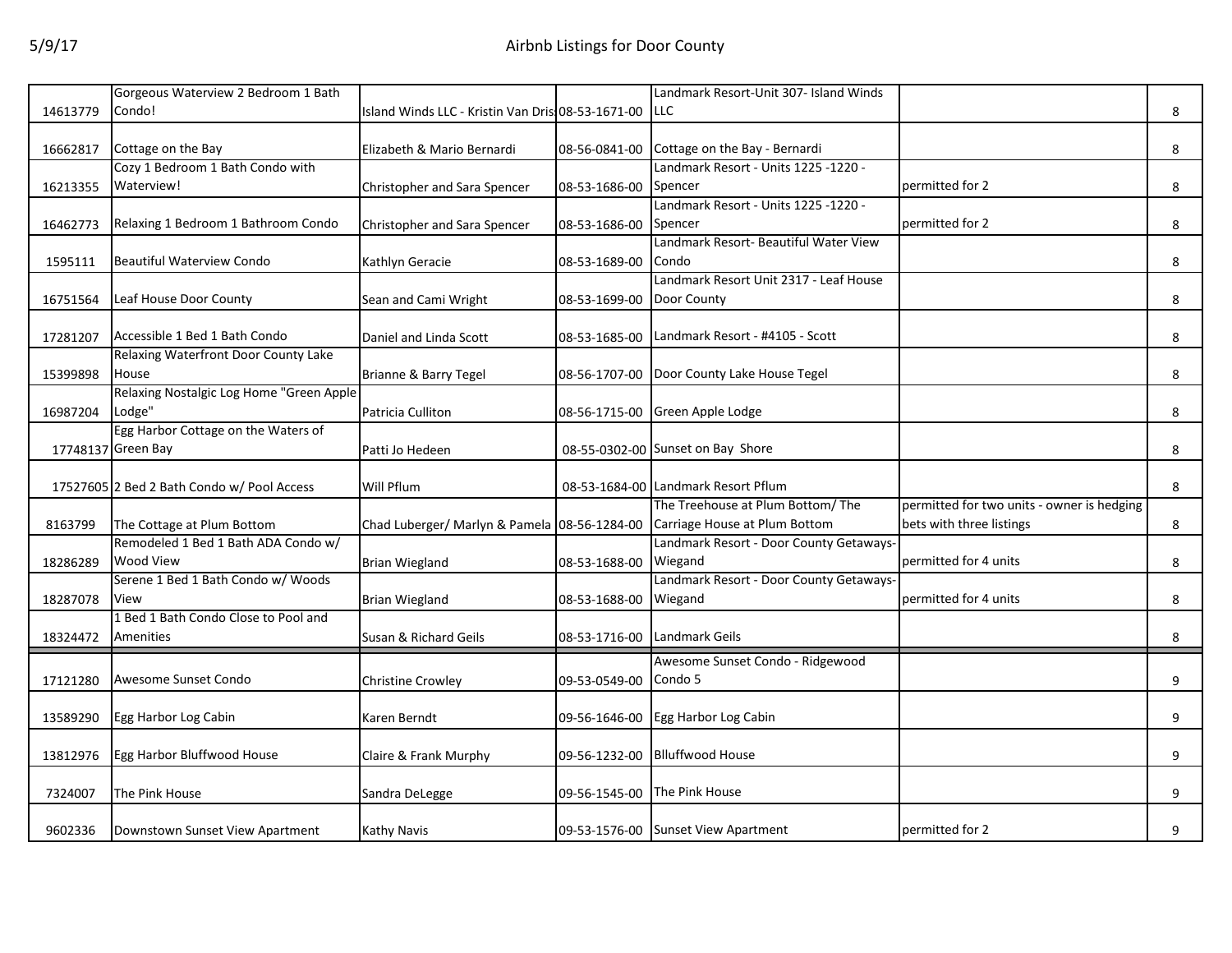| 525258   | Quiaint Cozy A-Frame in Door County                       | Tim & Kristin Mahoney              | 09-56-1308-00        | Quaint Cozy A-Frame                          |                                       | 9  |
|----------|-----------------------------------------------------------|------------------------------------|----------------------|----------------------------------------------|---------------------------------------|----|
| 11512240 | Gorgeous View ~ Walk to Town                              | <b>Melanie and Richard Parsons</b> | 09-53-1609-00        | Ridgewood Bluff Condo - Parson               |                                       | 9  |
| 1747509  | House on Golf Course & by Beach                           | Kevin Murphy & Steve Brunke        | 09-55-0753-00        | The Fifth hole                               |                                       | 9  |
| 17170132 | Cape Cod Style 3 Bedroom                                  | Alpine                             | 09-51-0318-00        | Alpine                                       |                                       | 9  |
| 17184189 | Cape Cod-Style 1 Bdrm Cottage in Egg<br>Harbor, WI        | Alpine                             | 09-51-0318-00        | Alpine                                       |                                       | 9  |
| 17746266 | True Door County - Four Bedroom/2<br><b>Bathroom Home</b> | Alpine                             | 09-51-0318-00 Alpine |                                              |                                       | 9  |
| 17744343 | True Door County - 2 Bedroom/1<br><b>Bathroom Home</b>    | Alpine                             | 09-51-0318-00 Alpine |                                              |                                       | 9  |
| 17748572 | Door County - 2 Bedroom/1 Bathroom<br>Home on Water       | Alpine                             | 09-51-0318-00        | Alpine                                       |                                       | 9  |
| 17745387 | True Door County - 3 Bedroom/2<br><b>Bathroom Home</b>    | Alpine                             | 09-51-0318-00 Alpine |                                              |                                       | 9  |
| 16911381 | Village Cottage- close to shops, dining, &<br>water       | A Village Cottage LLC              |                      | 09-55-0735-00 A Village Cottage LLC          | permitted for 2                       | 9  |
| 16542621 | Village Cottage - walkable to waterfront<br>and town      | A Village Cottage LLC              |                      | 09-55-0735-00 A Village Cottage LLC          | permitted for 2                       | 9  |
| 15922477 | <b>Treehouse Appartment</b>                               | Kathy Navis                        | 09-53-1576-00        | <b>Sunset View Apartment</b>                 | permitted for 2                       | 9  |
| 13282955 | 4th of July week in Door County                           |                                    |                      |                                              | meadow ridge timeshare no information | 9  |
| 17097048 | Meadow Ridge Door County -                                | Peri Jackson                       |                      | 09-59-1717-00 Meadow Ridge Timeshare Jackson |                                       | 9  |
| 15152902 | Peninsula Park and Island View - 3<br>bedroom house       | James Lindbloom                    | 11-56-1558-00        | Peninsula Park and Island View               | permitted for 2                       | 11 |
| 7746988  | #1 Peninsula Park and Island View                         | James Lindbloom                    | 11-56-1558-00        | Peninsula Park and Island View               | permitted for 2                       | 11 |
| 7833318  | #2 Peninsula Park and Island View                         | James Lindbloom                    | 11-56-1558-00        | Peninsula Park and Island View               | permitted for 2                       | 11 |
| 13769377 | <b>Hollis House</b>                                       | Daniel & Lori Schwefel             | 11-56-1659-00        | <b>Hollis House</b>                          |                                       | 11 |
| 13549163 | Elegant Home in Ephraim                                   | Daniel & Laurel Simons             | 11-56-1656-00        | Elegant Home in Ephraim                      |                                       | 11 |
| 15634038 | Brookpoint Condo 2 BR, 2 BA                               | Karen Berndt                       |                      | 12-53-1681-00 Brook Point Condo #5- Berndt   |                                       | 12 |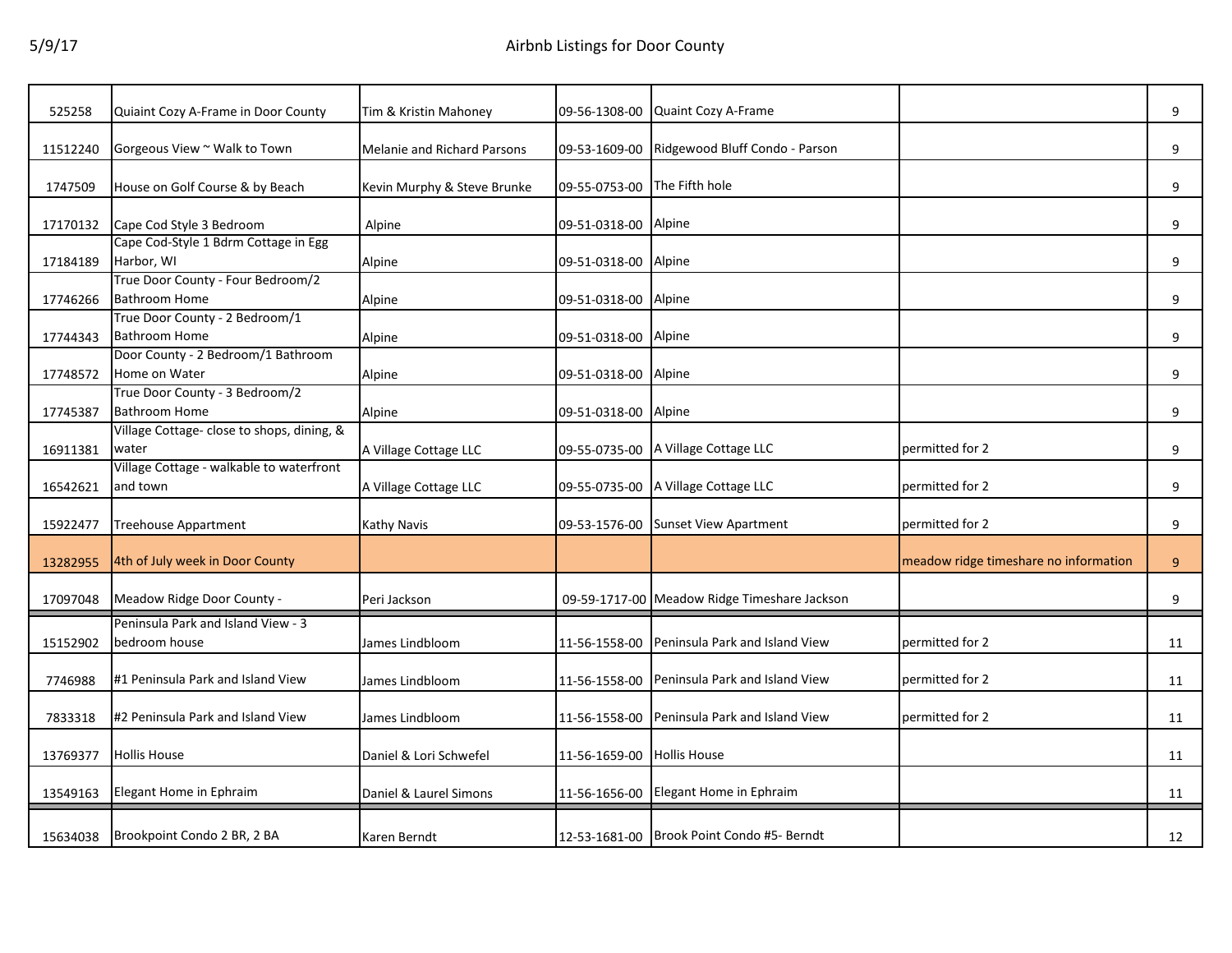| 10015145 | Lawler Guest House                                    | Greg and Dan Lawler                                                  | 12-56-1573-00 | Lawler Guest House                          |                               | 12 |
|----------|-------------------------------------------------------|----------------------------------------------------------------------|---------------|---------------------------------------------|-------------------------------|----|
| 5123586  | Relax & Refocus at Hesed House                        | Jerry & Jane Noskowiak                                               | 12-56-1446-00 | <b>Hesed House</b>                          |                               | 12 |
| 5278540  | Irish Hospitality in Fish Creek WI                    | Megan O'Meara                                                        |               | 12-54-0685-00 O'Meara's Cottage Loft        |                               | 12 |
| 1894636  | Cedar Creek Lodge II                                  | <b>Michael Servais</b>                                               | 12-56-1357-00 | Cedar Creek Lodge #2                        |                               | 12 |
| 13496429 | <b>Cedarwood Vacation Home</b>                        | Jay and Carla Marr                                                   | 12-55-0778-00 | Cedarwood Marr                              |                               | 12 |
| 12964179 | Fish Creek, WI: Sweet log cabin &<br>meditation paths | Robin Bienemann                                                      | 12-56-1665-00 | Sweet Log Cabin Bienneman                   |                               | 12 |
| 1649733  | COZY DC HOME RETREAT IN FISH CREEK,<br>WI             | Steven Pachonphai                                                    |               | 12-56-1692-00  DC HOME Pachonphai           |                               | 12 |
| 17027981 | Maple Grove Cottage                                   | John and Maria Chomeau - Maple 12-56-1330-00 Maple Grove Cottage LLC |               |                                             |                               | 12 |
| 15062338 | 2 Bedroom for Retreat at Bailey Harbor<br>Resort, WI  | <b>Misty</b>                                                         |               |                                             | Timeshare with no information | 15 |
| 13752696 | Enjoy all the Rushes has to offer!                    |                                                                      |               |                                             | Sent to attorney 5/9/17       | 15 |
| 11659022 | Classic Farm House in Egg Harbor (upper<br>unit)      | Tim Raduenz                                                          | 15-56-1601-00 | Raduenz 6551 CTH T                          |                               | 15 |
| 12653322 | Jacksonport Wi Door Co on the Beach                   | Kris Zeile                                                           | 15-56-1263-00 | <b>Shoreline Ventures</b>                   |                               | 15 |
| 14400793 | Door County Lakeside Retreat                          | Janet Slater                                                         | 15-56-1085-00 | Lakeside Paradise Slater                    |                               | 15 |
| 9953250  | Door County Country Home                              | Terry Kinney                                                         |               | 27-55-0737-00 Door County Country Home      |                               | 27 |
| 185416   | Door County Waterfront Cottage                        | Lane Kendig and Elaine Carmichae 27-56-1156-00 Kendig Snake Island   |               |                                             |                               | 27 |
| 13379159 | Sherwood Point Cabin adjacent to<br>Lighthouse        | Ricky & Carrie Uhlig                                                 | 27-56-1321-00 | Sherwood Point Cabin                        |                               | 27 |
| 14142417 | Waterfront Cottage on Sturgeon Bay                    | Louise Knutter                                                       | 27-56-1680-00 | Waterfront Cottage - Knutter                |                               | 27 |
| 17346242 | Harbor Cottage Retreat                                | Ray Ambrosius                                                        | 27-56-1723-00 | Harbor Cottage Retreat                      |                               | 27 |
| 6798124  | The Cabbage, a 1969 A frame                           | Kimberly Hazen                                                       | 32-56-1496-00 | Hazen Cabbage                               |                               | 32 |
| 634251   | Door County Lakefront Cottage                         | Diane Christell                                                      |               | 32-56-1250-00 Door County Lakefront Cottage |                               | 32 |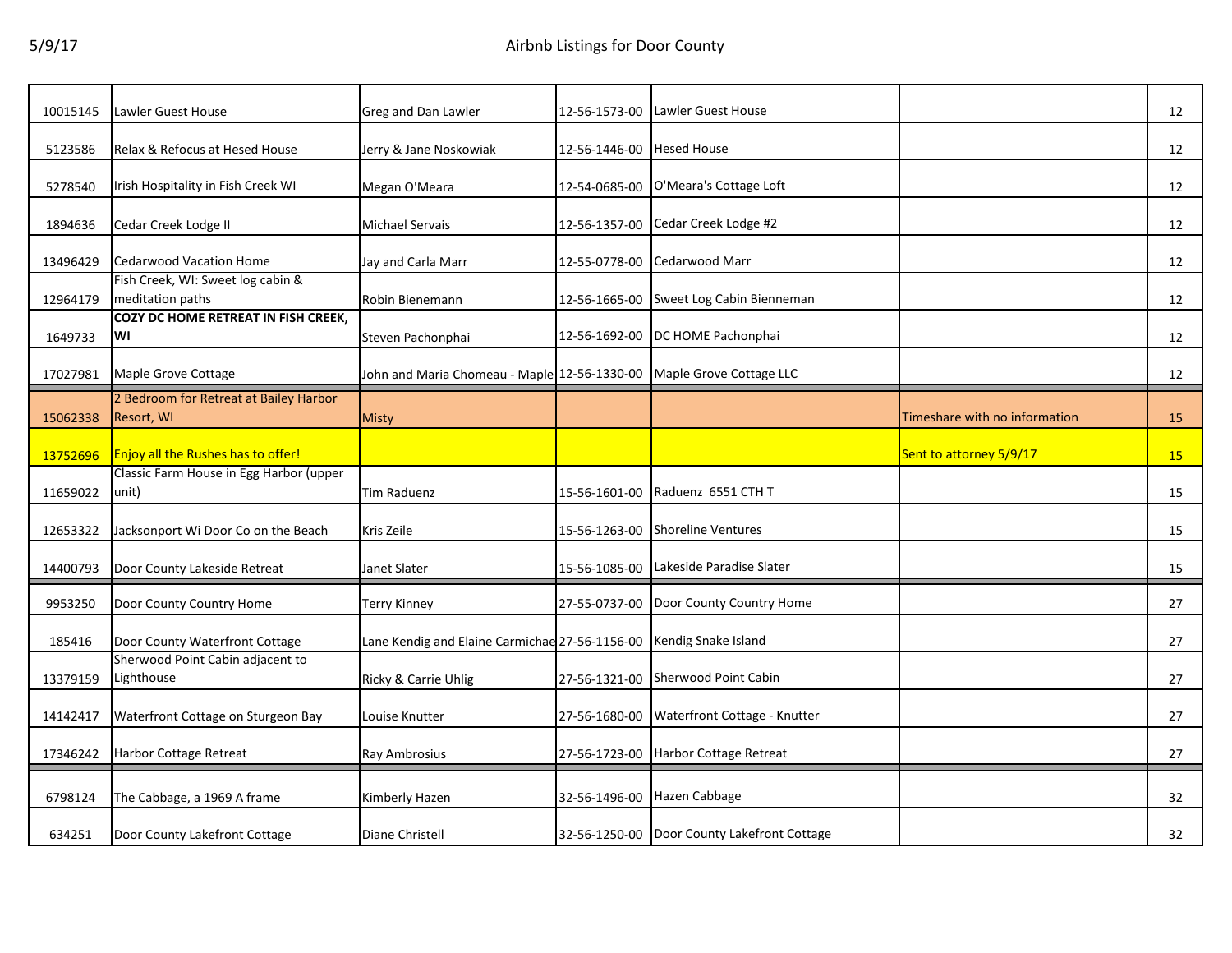| 9818691  | Charming 1880's Log Cabin                            | Terry & Kermit Bott                          | 32-55-0770-00 | Doc's Hideaway                          |                           | 32 |
|----------|------------------------------------------------------|----------------------------------------------|---------------|-----------------------------------------|---------------------------|----|
| 8346814  | Three Sister Meadow Private Room                     | Tim and Kathleen Kay                         | 32-56-1523-00 | Three Sisters Farm                      | permitted for three units | 32 |
| 8036265  | Three Sisters "Sweet" Retreat                        | Tim and Kathleen Kay                         | 32-56-1523-00 | Three Sisters Farm                      | permitted for three units | 32 |
| 6795558  | <b>Rustic Summer Sleeping House</b>                  | Tim and Kathleen Kay                         | 32-56-1523-00 | Three Sisters Farm                      | permnitted for 3          | 32 |
| 1017049  | Door County Getaway - Sleeps 6                       | James Hedman                                 | 32-53-1306-00 | <b>Northbluff Retreat</b>               |                           | 32 |
| 896560   | Terra Cottages Gills Rock 2                          | Deborah "Sophie" Taubert Gehan 32-55-0124-00 |               | <b>Terra Cottages</b>                   | permitted for five units  | 32 |
| 1036370  | <b>Eclectic Style Cottage</b>                        | <b>Tim Raduenz</b>                           | 32-56-0930-00 | <b>EBDC-Raduenz</b>                     |                           | 32 |
| 897991   | Terra Cottages Gills Rock, Door Co.                  | Deborah "Sophie" Taubert Gehan 32-55-0124-00 |               | <b>Terra Cottages</b>                   | permitted for five units  | 32 |
| 2336212  | Terra Cottages #3                                    | Deborah "Sophie" Taubert Gehan 32-55-0124-00 |               | Terra Cottages                          | permitted for five units  | 32 |
| 7998854  | Architecturally Designed Charmer                     |                                              | 32-56-1682-00 | <b>Architecturally Designed Charmer</b> |                           | 32 |
|          |                                                      | Shelly Sprinkman                             |               |                                         |                           |    |
| 3904298  | Tree Tops Delight II                                 | Eileen and George True                       | 32-56-1331-00 | Tree Top Delight - True                 | permitted for two units   | 32 |
| 1300502  | Treetops Delight in Northern Door                    | Eileen and George True                       | 32-56-1331-00 | Tree Top Delight - True                 | Permitted for two units   | 32 |
| 13597414 | Shoreline Resort-Condominiums 3rd Floor<br>Waterview | Rockton Shoreline, LLC                       | 32-51-0796-00 | Shoreline Resort & Condos               |                           | 32 |
| 14277383 | <b>Beautiful Door County Condo</b>                   | Rockton Shoreline, LLC                       | 32-51-0796-00 | Shoreline Resort & Condos               |                           | 32 |
| 1807644  | First Floor with Forest View                         | Loren & Helen Fandrei                        | 32-56-1341-00 | Granpa's House Rental Door Co WI        |                           | 32 |
| 14648663 | Terra Cottages #4                                    | Deborah "Sophie" Taubert Gehan 32-55-0124-00 |               | Terra Cottages                          | permitted for five units  | 32 |
| 896385   | Sunny Cottage in Ellson Bay                          | Deborah "Sophie" Taubert Gehan 32-55-0124-00 |               | Terra Cottages                          | permitted for five units  | 32 |
| 6383182  | Nor Dor Escape                                       | Benjamin Piller                              | 32-56-1418-00 | Piller-Gill Rock                        |                           | 32 |
|          |                                                      |                                              |               |                                         |                           |    |
| 12034716 | Fleetwing Cottage on Garrett Bay                     | Mary Ann Rademacher                          | 32-55-0455-00 | Fleetwing                               |                           | 32 |
| 13368133 | Delightful 2 Bdrm B&B                                | Kathleen Schmidt                             | 32-54-1638-00 | Hummingbird B&B                         |                           | 32 |
| 18580024 | Dockside Condo with fabulous water view Don          |                                              |               |                                         |                           | 32 |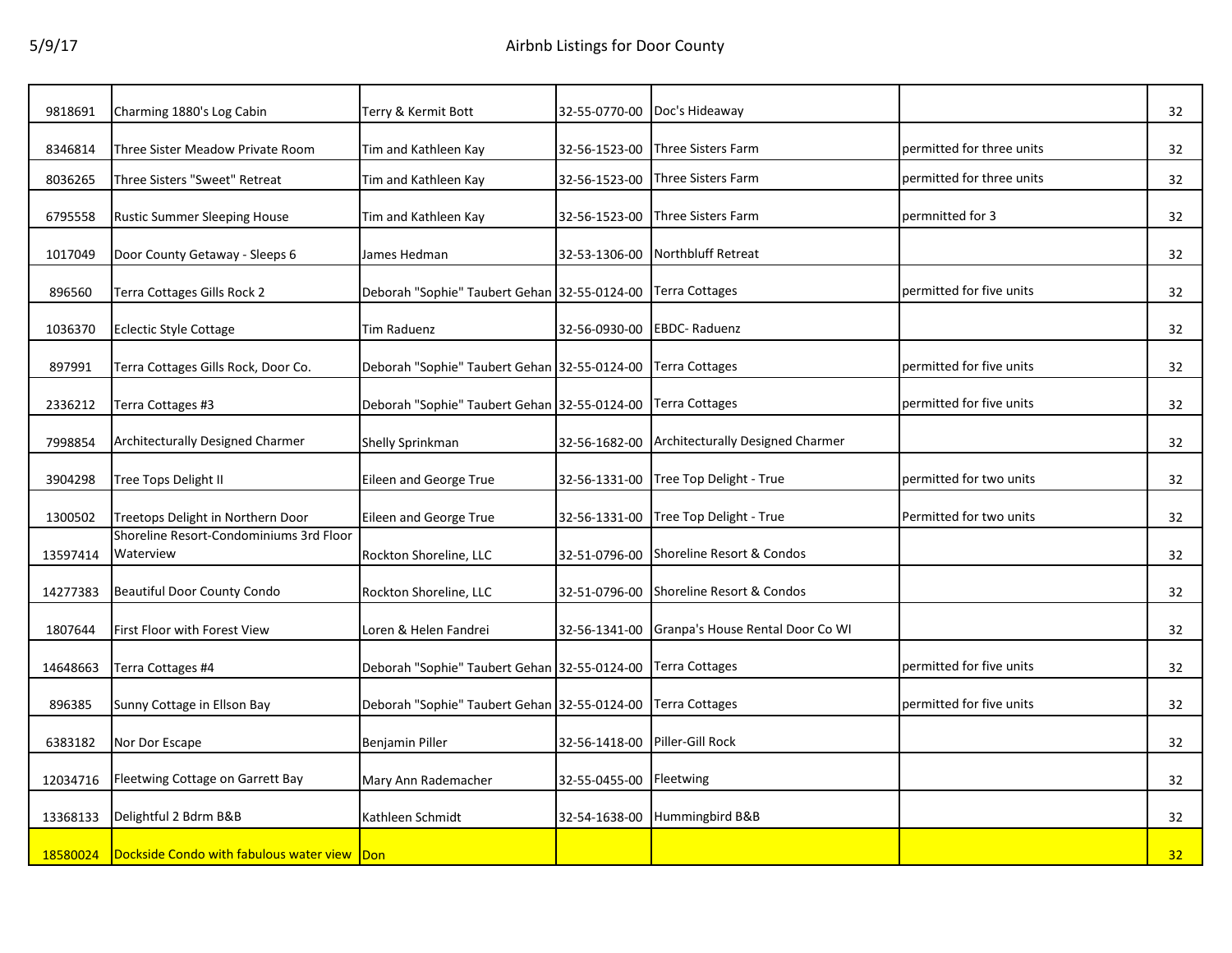| 4860774  | Huge House on Glidden Drive                           | Mary & Ray Spangler                                               |                              | 33-56-0400-00 Mary's Beach House                |                                                        | 33 |
|----------|-------------------------------------------------------|-------------------------------------------------------------------|------------------------------|-------------------------------------------------|--------------------------------------------------------|----|
| 3047435  | Cottage on Lake in State Park                         | Barb & Gil Hoffman                                                |                              | 33-56-1429-00 Cottage on Lake                   |                                                        | 33 |
| 12323917 | Woodsy Retreat on Lake Michigan                       | Joan Shiels                                                       | 33-56-1627-00                | Woodsy Retreat on Lake Michigan                 |                                                        | 33 |
| 13328872 | Door County Dream House                               | <b>Fred Suchy</b>                                                 | 33-56-0695-00                | Door County Dream Home                          |                                                        | 33 |
| 14511904 | Private country living in a scenic ranch<br>home      | Connie Rockwell                                                   |                              | 33-55-0700-00 Dogg House Cottages               | permitted for 2                                        | 33 |
| 15048452 | Door County Escape!                                   | Ann Johnson                                                       |                              | 33-56-1660-00 Clark Lake Cottage - Johnson      |                                                        | 33 |
| 15645178 | Dogg House Cottage - Door County                      | Connie Rockwell                                                   |                              | 33-55-0700-00 Dogg House Cottages               | permitted for 2                                        | 33 |
| 13922784 | <b>Graybird Manor</b>                                 | <b>Chris Demarinis</b>                                            |                              | 34-56-1672-00 Graybird Manor                    |                                                        | 34 |
| 2613362  | The Cotter Cottage                                    | <b>Brandon Cotter</b>                                             | 34-56-1371-00                | The Cotter Cottage                              |                                                        | 34 |
| 13111748 | Condo at Highland Greens                              | Sarah George                                                      |                              | 34-53-1039-00 George's Getaway                  |                                                        | 34 |
| 12672427 | Beach view waterfront park access!                    | Dawn and Walter Nawrot                                            | 34-56-1620-00                | Parkview Drive - Nawrot                         |                                                        | 34 |
| 16332969 | Family Friendly Retreat in the Heart of<br>Sister Bay | Pamela Schmitz/ CPS Holdings LLC 34-56-1695-00 Sister Bay Chalet  |                              |                                                 |                                                        | 34 |
|          | 18346670 Manor on Main                                |                                                                   |                              |                                                 |                                                        | 35 |
| 18150677 | In the heart of Sturgeon Bay.                         | David Hayes                                                       |                              | 35-54-1427-00 Reynolds House B&B                |                                                        | 35 |
| 17380652 | Sawyer View Village                                   | Ken Glasheen                                                      |                              | 35-56-1726-00 Sawyer View Village               |                                                        | 35 |
| 1095333  | A City Cottage in the Heart of Town                   | Kelly Avenson & Elliot Goettelman 35-56-1651-00 City Cottage, The |                              |                                                 |                                                        | 35 |
| 10732512 | Private BR/BA, FRPLCE, Historic B&B                   | <b>Dennis Statz</b>                                               | 35-52-0856-00 White Lace Inn |                                                 | permitted for eighteen - six units listed on<br>Airbnb | 35 |
| 9091864  | Porthaven                                             | Joe Fittshur                                                      |                              | 35-56-1329-00 Port Haven Executive Home         |                                                        | 35 |
| 3324489  | Downtown Sturgeon Bay, Arbor                          | RME Holdings - Robert Esposito                                    |                              | 35-53-1452-00 Arbor and Postcard - RME Holdings | Permitted for two units                                | 35 |
| 8129738  | <b>Sturgeon Bay Doll House</b>                        | Patrice Sebastian                                                 |                              | 35-56-1565-00 Sturgeon Bay Doll House           |                                                        | 35 |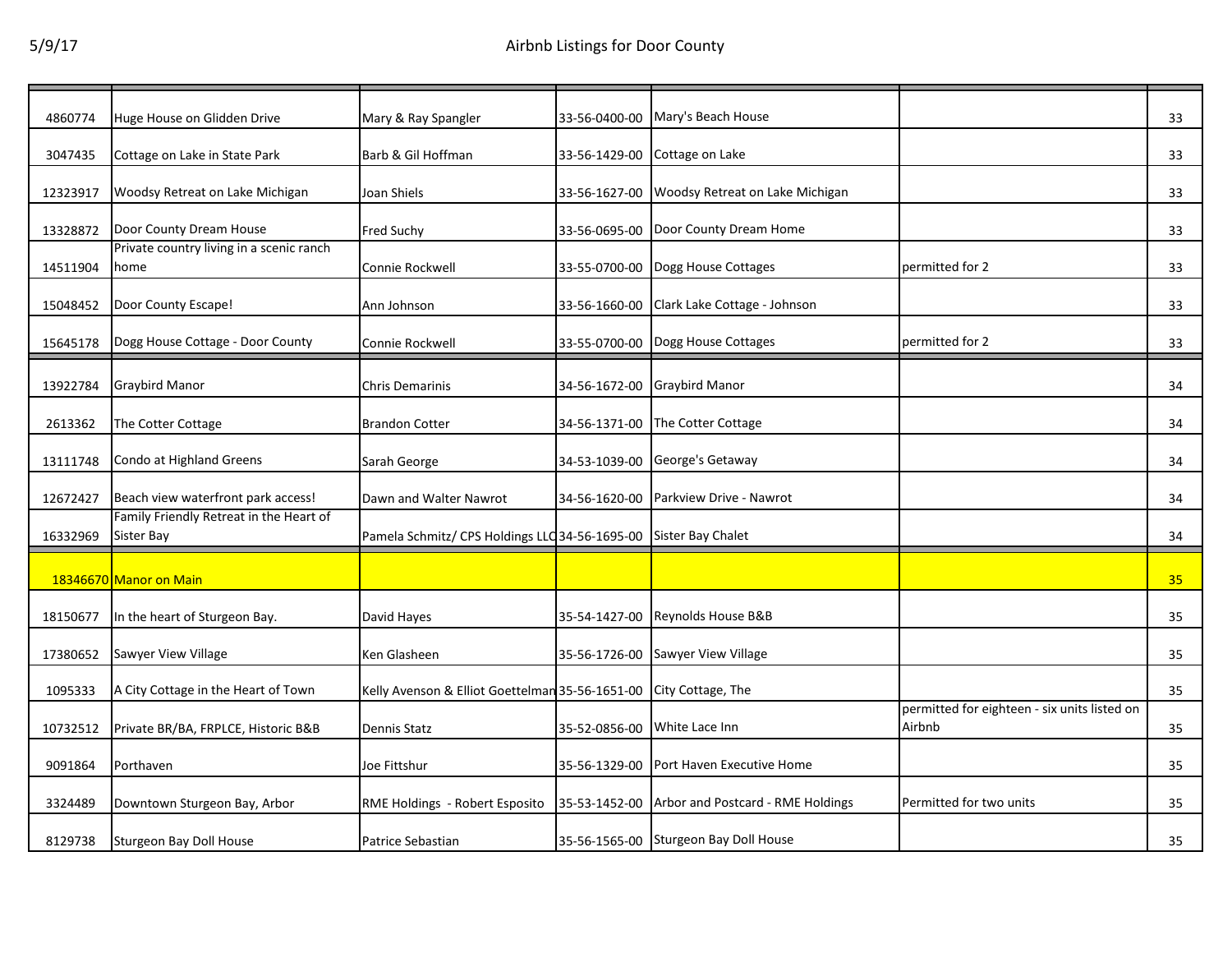|          |                                         |                                                   |                       |                                   | permitted for eighteen - six units listed on |    |
|----------|-----------------------------------------|---------------------------------------------------|-----------------------|-----------------------------------|----------------------------------------------|----|
| 10704789 | Private BR/BA, WHRPL, Historic B&b      | Dennis Statz                                      | 35-52-0856-00         | White Lace Inn                    | Airbnb                                       | 35 |
|          | The Diplomat Bed and Breakfast/Chancery |                                                   |                       |                                   |                                              |    |
| 17586605 | suite                                   | Tami Dal Santo                                    | 35-54-1544-00         | Diplomat Bed and Breakfast        | permitted for six units                      | 35 |
|          |                                         |                                                   |                       |                                   |                                              |    |
| 9506189  | Diplomat Bed and Breakfast/Treaty Suite | Tami Dal Santo                                    | 35-54-1544-00         | Diplomat Bed and Breakfast        | permitted for six units                      | 35 |
|          |                                         |                                                   |                       |                                   |                                              |    |
| 3190446  | Downtown Sturgeon Bay - Postcard        | RME Holdings - Robert Esposito                    | 35-53-1452-00         | Arbor and Postcard - RME Holdings | Permitted for two units                      | 35 |
|          |                                         |                                                   |                       |                                   | permitted for eighteen - six units listed on |    |
| 10569102 | Private BR/BA, FRPLCE, Historic B&B     | Dennis Statz                                      | 35-52-0856-00         | White Lace Inn                    | Airbnb                                       | 35 |
|          |                                         |                                                   |                       |                                   | permitted for eighteen - six units listed on |    |
| 10731586 | Private BR/BA, FP & WHO, Historic B&B   | <b>Dennis Statz</b>                               | 35-52-0856-00         | White Lace Inn                    | Airbnb                                       | 35 |
|          |                                         |                                                   |                       |                                   | permitted for eighteen - six units listed on |    |
| 10700860 | Private BR/BA, Whrlpl, Historic B&B     | Dennis Statz                                      | 35-52-0856-00         | White Lace Inn                    | Airbnb                                       | 35 |
|          |                                         |                                                   |                       |                                   |                                              |    |
| 3280736  | Door County Waterfront Cottage          | CenterPointe Yacht Services                       | 35-56-0911-00         | CenterPointe Marina               | permitted for three units                    | 35 |
|          |                                         |                                                   |                       |                                   |                                              |    |
| 13749828 | Door County Waterfront Cottage          | CenterPointe Yacht Services                       | 35-56-0911-00         | CenterPointe Marina               | permitted for three units                    | 35 |
|          |                                         |                                                   |                       |                                   | permitted for eighteen - six units listed on |    |
| 10730935 | Private BR/BA, FP & WHP, Historic B&B   | Dennis Statz                                      | 35-52-0856-00         | White Lace Inn                    | Airbnb                                       | 35 |
|          |                                         |                                                   |                       |                                   |                                              |    |
| 12792862 | Downtown Sturgeon Bay CornerSuite       | Robert & Teresa Esposito                          | 35-53-1628-00         | Villa and Corner Suite            | permitted for 2                              | 35 |
|          |                                         |                                                   |                       |                                   |                                              |    |
| 9271311  | Chalet on the Shore                     | Jennifer Jorns & Brian Frisque                    | 35-56-1663-00         | Chalet by the Shore               |                                              | 35 |
|          |                                         |                                                   |                       |                                   |                                              |    |
| 13001169 | Gem Down the Lane                       | Carrie Rollins/ Estate of Jane Mead 35-56-1667-00 |                       | Gem Down the Lane                 |                                              | 35 |
|          |                                         |                                                   |                       |                                   |                                              |    |
| 3518762  | Downtown Sturgeon Bay, Door County      | Hans Reumschuessel                                | 35-56-1437-00         | Downtown Sturgeon Bay             |                                              | 35 |
|          |                                         |                                                   |                       |                                   |                                              |    |
| 13257277 | Door County Easy Living                 | <b>Rich Miller</b>                                | 35-56-1654-00         | Door County Easy Living - Miller  |                                              | 35 |
|          |                                         |                                                   |                       |                                   |                                              |    |
| 12793691 | Downtown Sturgeon Bay Villa Suite       | Robert & Teresa Esposito                          | 35-53-1628-00         | Villa and Corner Suite            | permitted for 2                              | 35 |
|          |                                         |                                                   |                       |                                   |                                              |    |
| 4692800  | the Magnolia Suite                      | Diane Allen & Mike Perski                         | 35-53-1096-00         | The Magnolia                      |                                              | 35 |
|          |                                         |                                                   |                       |                                   |                                              |    |
| 14487990 | Close to Everything in Sturgeon Bay     | Ann Kifer                                         | 35-56-1673-00         | Neenah Street Holdings            |                                              | 35 |
|          | Waterfront Home Downtown Sturgeon       |                                                   |                       |                                   |                                              |    |
| 156786   | Bay, Door County                        | Lee Adams                                         | 35-56-1555-00         | Adams - Cozy Cottage on Memorial  |                                              | 35 |
|          |                                         |                                                   |                       |                                   |                                              |    |
| 17346242 | The 930                                 | Rob Vogel                                         | 35-56-1730-00 The 930 |                                   |                                              | 35 |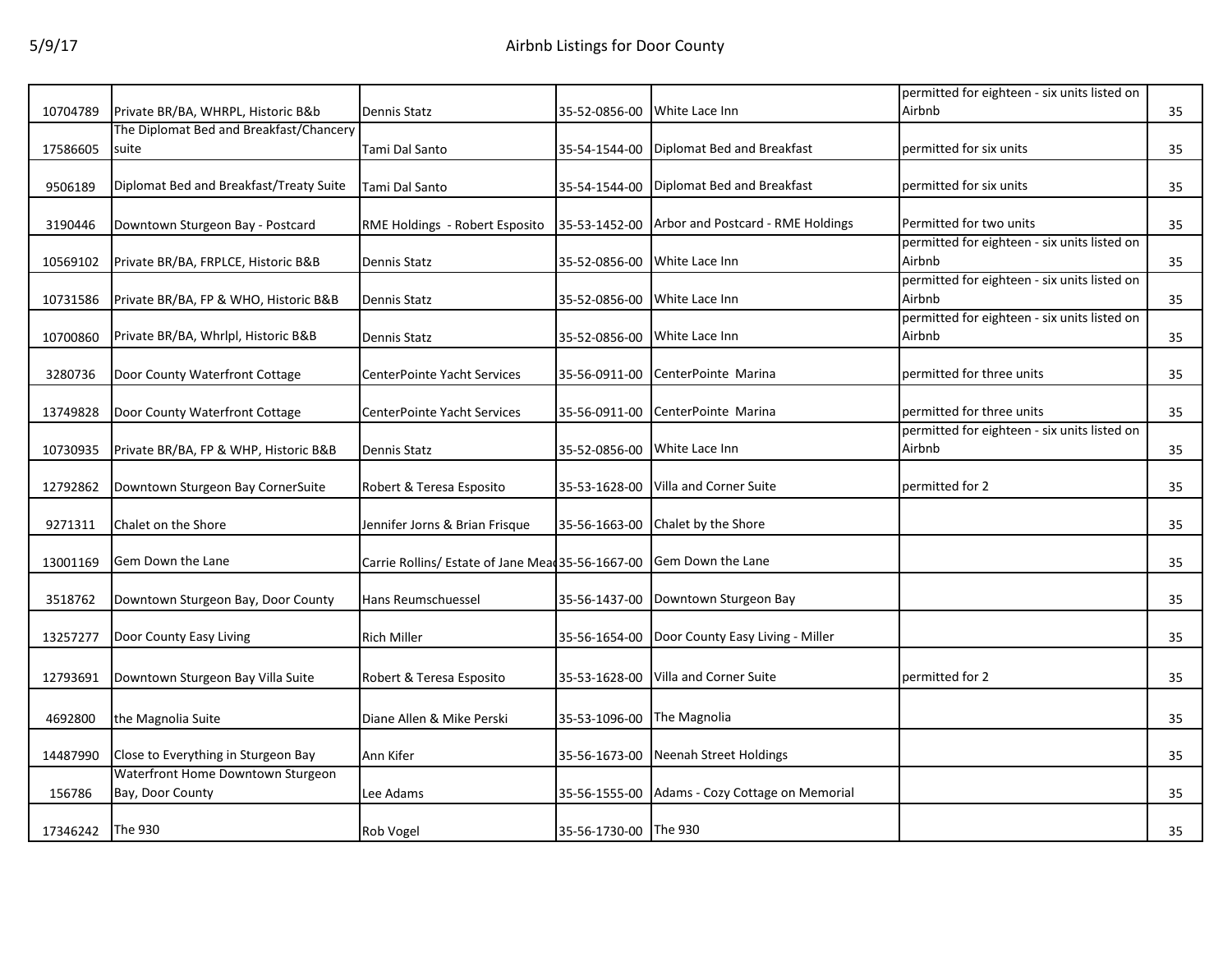| 5974438  | Charisma 34ft Sailboat                               | Helen & Robin Urban                           | 35-59-1501-00 | Charisma Sailboat                                                              | Deactivated but active on Airbnb | 35 |
|----------|------------------------------------------------------|-----------------------------------------------|---------------|--------------------------------------------------------------------------------|----------------------------------|----|
| 5585456  | On the shore of Lake Michigan                        | Ann Emmerich                                  | 36-56-1487-00 | Emmerich - On the Shore of Lake Michigan Permit deactivated listing not active |                                  | 36 |
| 18073736 | Claybanks   A Woodsy Retreat near Lake<br>Michigan   | David Goettelman                              | 36-56-1731-00 | Clay Banks Woodsy Retreat                                                      |                                  | 36 |
| 10283729 | Historic Family Farm                                 | Tom Mickelson                                 | 36-56-1579-00 | <b>Historic Family Farm</b>                                                    |                                  | 36 |
| 6253565  | Lake Lane Cottages in Door County                    | Rob Vogel                                     | 36-56-0869-00 | Lake Lane Cottages                                                             | permitted for 3                  | 36 |
| 11700582 | Lake Lane Cottages Camper                            | Rob Vogel                                     | 36-56-0869-00 | Lake Lane Cottages                                                             | permitted for 3                  | 36 |
| 11699220 | Lake Lane Cottage                                    | Rob Vogel                                     | 36-56-0869-00 | Lake Lane Cottages                                                             | permitted for 3                  | 36 |
| 13664372 | Parkway Escape                                       | Dale & Carol Polzin                           | 39-56-0922-13 | Parkway Escape                                                                 |                                  | 39 |
| 1327057  | 3 Bedroom Cottage with a Water View                  | Mark and Jill Schwarzbauer                    | 39-56-1320-00 | La Bella Casa Di Mattoni                                                       |                                  | 39 |
| 15057147 | Door County Shore Front 2 Bdrm Cabin on<br>1.2 Acres | Pat O'Donnell                                 | 39-56-1398-00 | Cabin Sun Over Beach                                                           |                                  | 39 |
| 17300921 | Family Friendly Cabin On The Bay!                    | Goffard                                       | 39-56-1709-00 | Cabin on the Bay - Goffard                                                     |                                  | 39 |
| 14266444 | Door County Waterfront Cottage                       | Bur Wholesale Company - John Bu 42-56-1666-00 |               | Waterfront Cottage - BUR                                                       |                                  | 42 |
| 8898775  | Viking Village 2 Bedroom Flat                        | Andrew Valentincic                            | 46-50-1596-00 | <b>Viking Village</b>                                                          | permitted for 13                 | 46 |
| 4799617  | Shoreline Log Cottage on Island                      | Kathleen Cascio                               | 46-56-1510-00 | Danish Log Cabin                                                               |                                  | 46 |
| 5580349  | <b>Quiet Vacation Home</b>                           | Debra L. Sheridan                             | 46-56-1526-00 | <b>Island Legacy House</b>                                                     |                                  | 46 |
| 714587   | Quiet Cabin with Deck in Woods                       | Jim Beneda                                    | 46-56-1575-00 | Quiet Cabin in the Woods - Beneda                                              |                                  | 46 |
| 14825088 | Charming one bedroom flat at Viking<br>Village       | <b>Andrew Valentincic</b>                     | 46-50-1596-00 | <b>Viking Village</b>                                                          | permitted for 13                 | 46 |
| 11389754 | Charming Near Town Motel Room                        | Andrew Valentincic                            | 46-50-1596-00 | <b>Viking Village</b>                                                          | permitted for 13                 | 46 |
| 13156138 | Cute Affordable Cabin on Island                      | Dawn Chier                                    | 46-55-0731-00 | Coffee Creek Cabin                                                             | permitted for 2                  | 46 |
| 13378765 | Coffee Creek Cabins "Biker Cabin" on<br>Wash. Island | Dawn Chier                                    |               | 46-55-0731-00 Coffee Creek Cabin                                               | permitted for 2                  | 46 |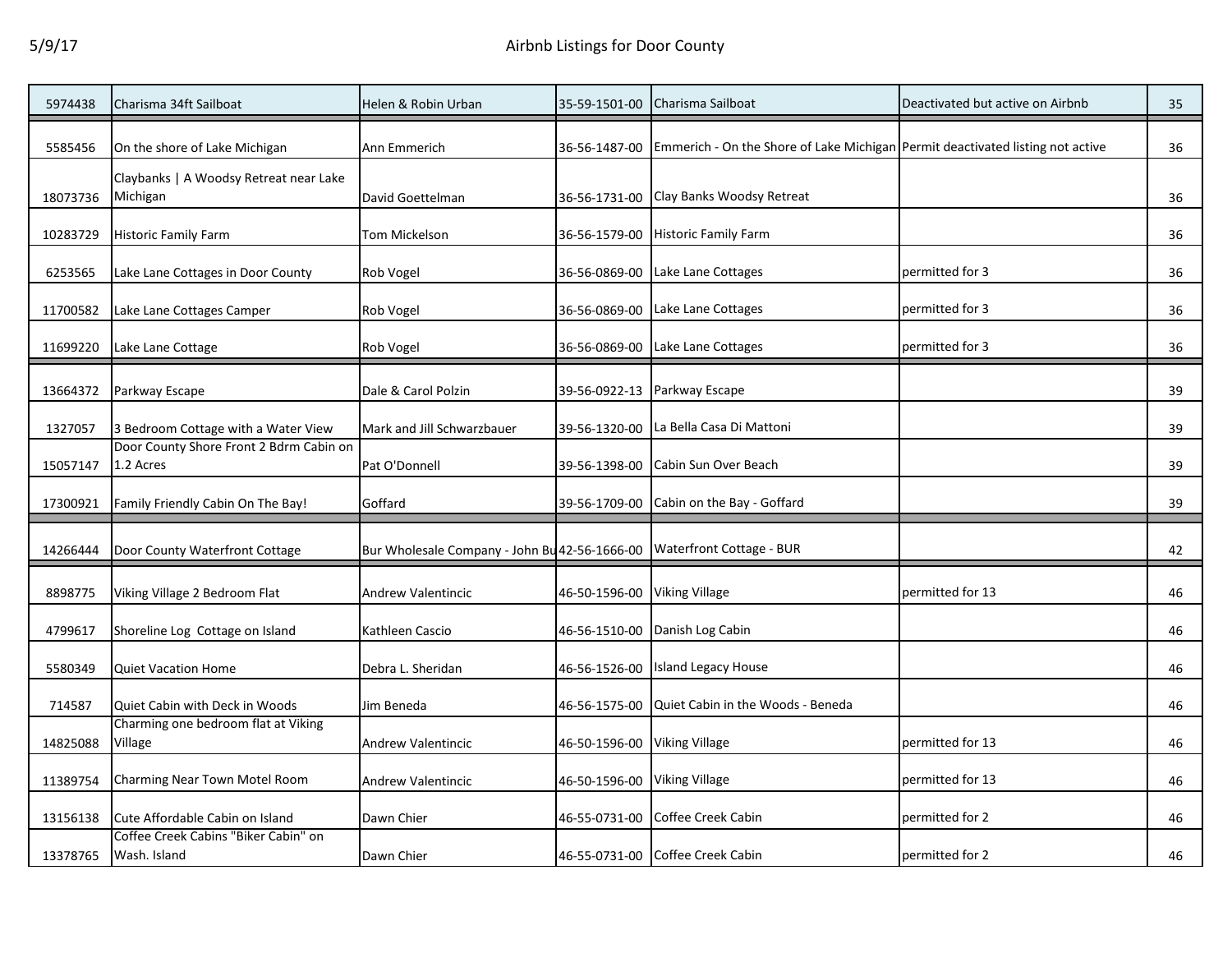| 14443055 | Bay Farm Lake Cottage                                                      | Kathleen Young                                 | 46-56-1650-00 Bay Farm LLC |                          |                  | 46 |
|----------|----------------------------------------------------------------------------|------------------------------------------------|----------------------------|--------------------------|------------------|----|
| 10907613 | Sunrise A Frame on the lake                                                | <b>Andrew Valentincic</b>                      | 46-50-1596-00              | <b>Viking Village</b>    | permitted for 13 | 46 |
| 15351847 | Cozy and charming studio with kitchen.                                     | Andrew Valentincic                             | 46-50-1596-00              | <b>Viking Village</b>    | permitted for 13 | 46 |
| 16723200 | Summer Place Large Cabin                                                   | <b>Reinhold Schomann</b>                       | 46-55-0643-00 Summer Place |                          | Permitted for 2  | 46 |
| 16768580 | Summer Place Small Cabin                                                   | <b>Reinhold Schomann</b>                       | 46-55-0643-00              | <b>Summer Place</b>      | Permitted for 2  | 46 |
| 6541476  | <b>Charming Waterfront Cottage</b>                                         | Alex Trueblood                                 | 46-56-1411-00              | <b>Trueblood Cottage</b> |                  | 46 |
| 10943813 | Camp Villa B&B                                                             | Not Door County Comes up in Door County Search |                            |                          | Outside DC       |    |
| 443694   | Lundgren Tree Farm                                                         | Not Door County Comes up in Door County Search |                            |                          | Outside DC       |    |
| 11010408 | <b>Sand Beach Cabin</b>                                                    | Not Door County Comes up in Door County Search |                            |                          | Outside DC       |    |
| 8900070  | <b>Flom Retreat</b>                                                        | Not Door County Comes up in Door County Search |                            |                          | Outside DC       |    |
| 14648642 | Upper Peninsula MI Retreat                                                 | Not Door County Comes up in Door County Search |                            |                          | Outside DC       |    |
| 18506853 | <b>Downtown Menominee House</b>                                            | Not Door County Comes up in Door County Search |                            |                          | Outside DC       |    |
| 18119186 | 2 paddleboats & 1 rowboat for you to use<br>during your stay! Huffman Lake | Not Door County Comes up in Door County Search |                            |                          | Outside DC       |    |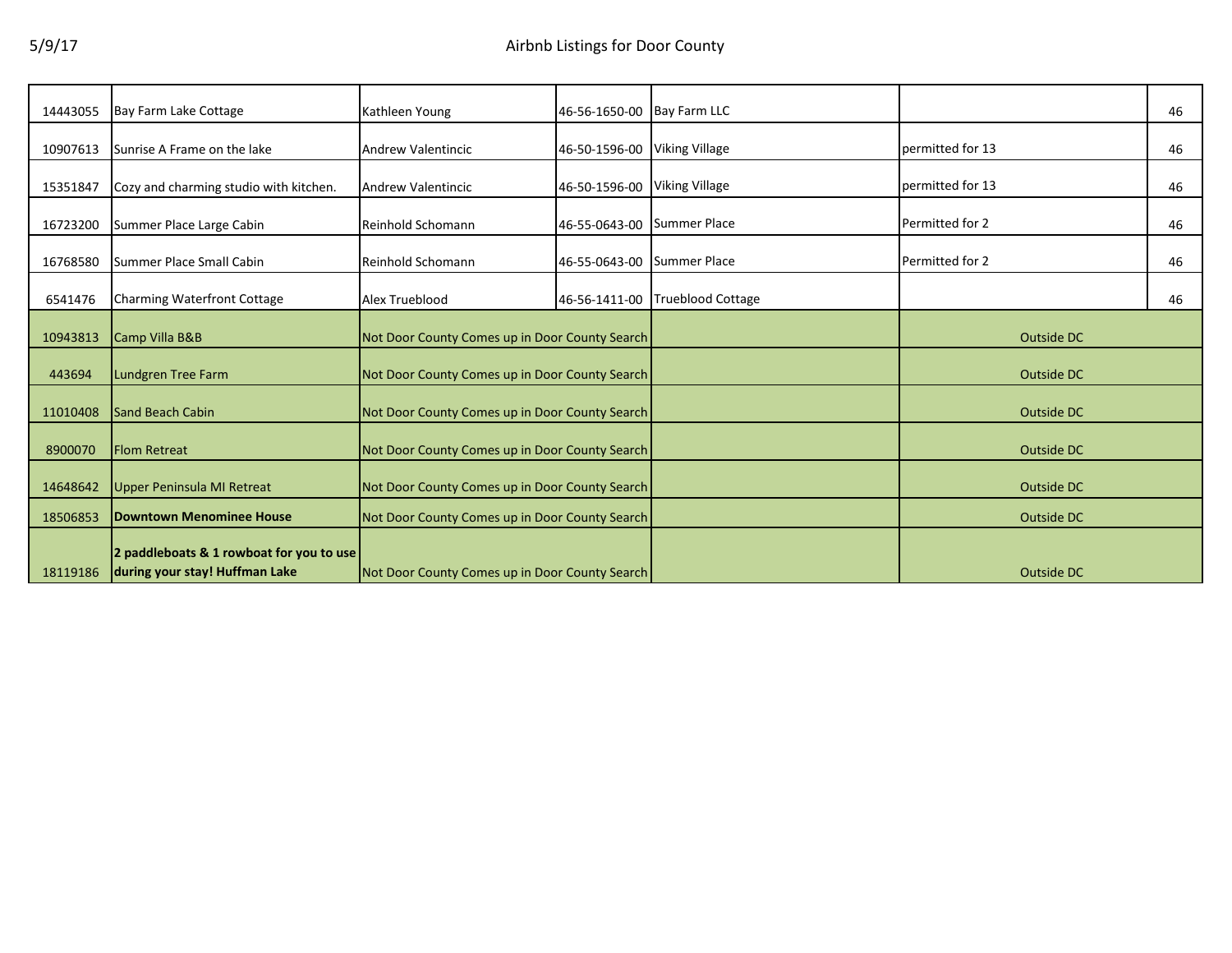| <b>MUNI</b>    |                           | # of Airbnb Properties |
|----------------|---------------------------|------------------------|
| $\overline{2}$ | <b>Baileys Harbor</b>     | 9                      |
| 6              | Clay Banks                | $\overline{2}$         |
| 8              | Town of Egg Harbor        | 23                     |
| 9              | Village of Egg Harbor     | 19                     |
| 11             | Ephraim                   | 5                      |
| 12             | Gibraltar                 | 9                      |
| 14             | Town of Forestville       | 0                      |
| 15             | Town of Jacksonport       | 5                      |
| 27             | Nasewaupee                | 5                      |
| 32             | Liberty Grove             | 23                     |
| 33             | Sevastopol                | $\overline{7}$         |
| 34             | Sister Bay                | 5                      |
| 35             | City of Sturgeon Bay      | 29                     |
| 36             | Town of Sturgeon Bay      | 6                      |
| 39             | Gardner                   | 4                      |
| 42             | Union                     | 1                      |
| 46             | Washinton Island          | 14                     |
|                | <b>NOT IN DOOR COUNTY</b> | 7                      |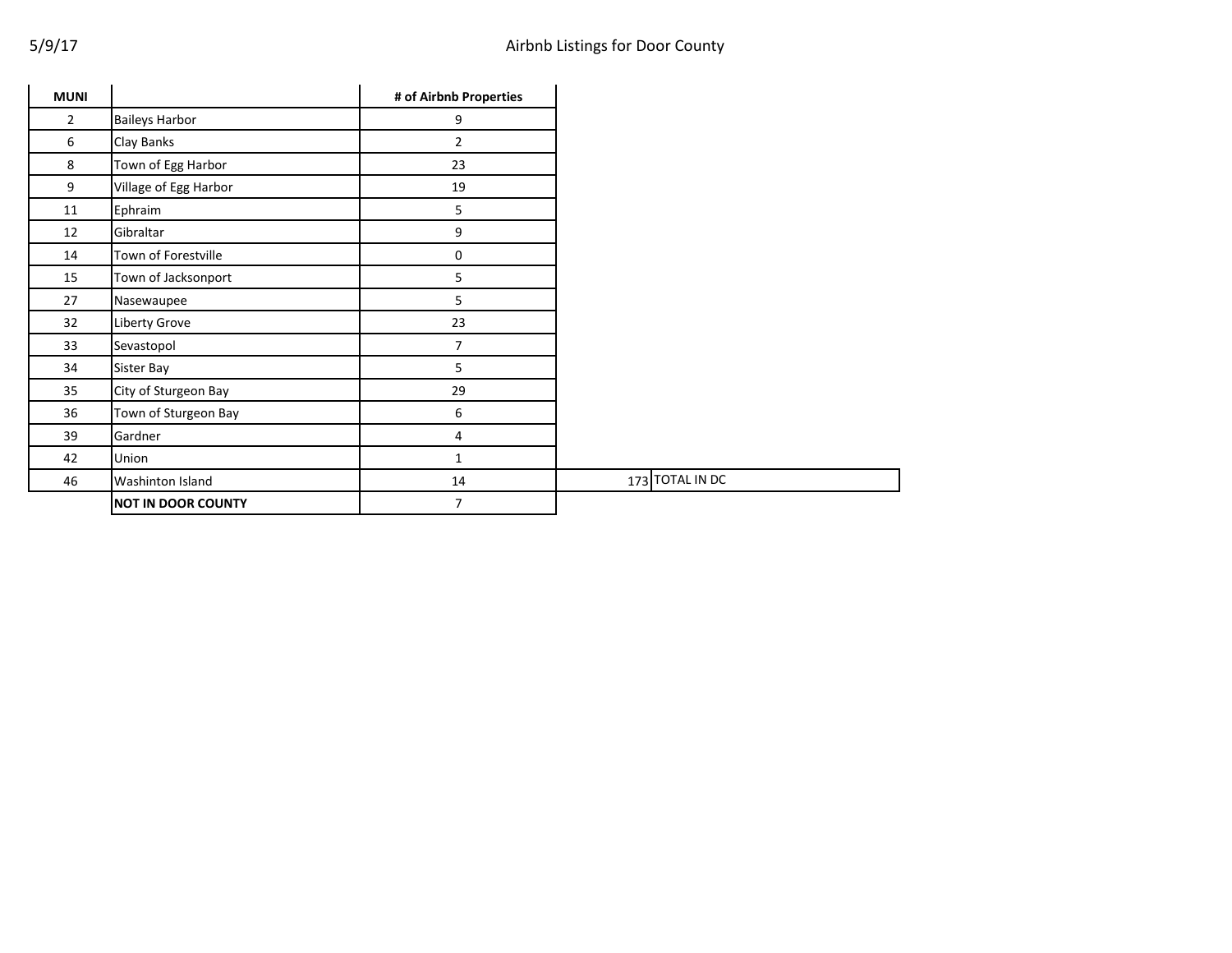|          | Not active                        |                                                |               |                               |                                                          |                |  |  |
|----------|-----------------------------------|------------------------------------------------|---------------|-------------------------------|----------------------------------------------------------|----------------|--|--|
| 12588724 | Country Chalet of Fish Creek      | Dennis & Marla Sunstron                        | 12-55-0830-00 | Country Chalet                |                                                          | 12             |  |  |
| 7530840  | Inn at Cedar Crossing             | Stephen Hellmann                               | 35-54-0827-00 | Inn at Cedar Crossing         |                                                          | 35             |  |  |
| 16690036 | Harbor Light Inn                  | Harbor Oasis LLC, Sheenah Arenz                | 32-52-1527-00 | Harbor Light Inn              |                                                          | 32             |  |  |
| 12173811 | The Chalet on Garret Bay          | Mary Ann Rademacher                            | 32-56-1606-00 | Chalet, The                   |                                                          | 32             |  |  |
| 8282578  | The Cottage on Cottage Rd         | Mark and Kari Speltz                           | 32-56-1560-00 | The Cottage on Cottage Road   |                                                          | 32             |  |  |
| 230311   | Awesome Log Home Door Co, WI      | Cheryl M Robertson                             | 27-56-1211-00 | Maple Haven Bed and Breakfast |                                                          | 27             |  |  |
| 4861518  | <b>Beautiful Beach House</b>      | Mary & Ray Spangler                            | 02-52-0393-00 | Cedar Beach Inn               |                                                          | $\overline{2}$ |  |  |
| 6006127  | Highview Lodge, 40 Private Acres  | Matthew T Reese                                | 46-56-1279-00 | Highview Lodge                |                                                          | 46             |  |  |
| 11165648 | Luxury Rooms in heart of Ephraim  | Diane Taillon                                  | 11-52-1583-00 | Hillside Inn Ephraim          | permitted for 7                                          | 11             |  |  |
| 11819966 | Door County Log Cabin in Ephraim  | Diane Taillon                                  | 11-56-0963-00 | Log Cabin Place               | permitted for 3                                          | 11             |  |  |
| 11819036 | Door County Log Cabin in Ephraim! | Diane Taillon                                  | 11-56-0963-00 | Log Cabin Place               | permitted for 3                                          | 11             |  |  |
| 6738821  | Country Home                      | John Heikkila                                  | 14-56-1539-00 | Heikkila - Country House      |                                                          | 14             |  |  |
| 5394977  | Three Sisters Farm Meadow House   | Tim and Kathleen Kay                           | 32-56-1523-00 | Summer Sleeping House - Kay   | permitted for three units                                | 32             |  |  |
| 12009002 | Motor Sailor for Rent             | <b>Brian Coffou</b>                            | n/a           | m/a                           | signed certification of non-rental                       | 35             |  |  |
| 5586852  | Door County Bayshore Sunset View  | Helen & Robin Urban                            | 42-56-1500-00 | Urban - 1052 Bayshore         | Property sold listing still active permit<br>deactivated | 42             |  |  |
| 6313367  |                                   | Not Door County Comes up in Door County Search |               |                               | Outside DC                                               |                |  |  |
| 6693529  |                                   | Not Door County Comes up in Door County Search |               |                               | Outside DC                                               |                |  |  |
| 1471844  |                                   | Not Door County Comes up in Door County Search |               |                               | Outside DC                                               |                |  |  |
| 14609133 |                                   | Not Door County Comes up in Door County Search |               |                               | Outside DC                                               |                |  |  |
| 7476396  | Private Waterfront Lake House     | Not Door County Comes up in Door County Search |               |                               | Outside DC                                               |                |  |  |
| 1075853  | Modern Sunny Getaway Door County  | Not Door County Comes up in Door County Search |               |                               | Outside DC                                               |                |  |  |